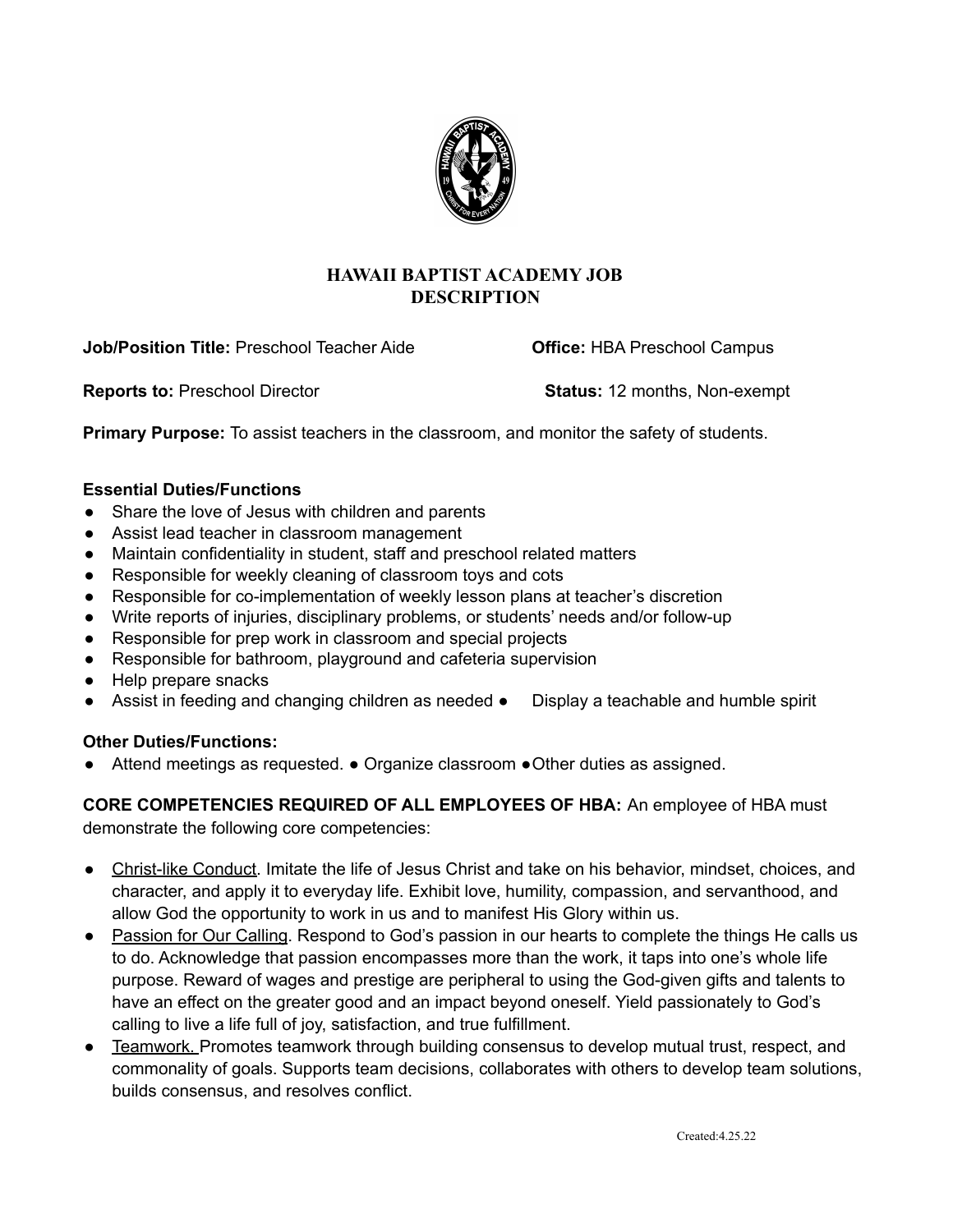- Customer Focus. Organizes and prioritizes resources to focus on and exceed customer expectations. Make it "easy to do business with" HBA. Demonstrate understanding, helpfulness, sensitivity, and a concern of the needs and feelings of external and internal customers.
- Effective Communication. Listens carefully to feedback and others' views and asks clarifying questions to confirm understanding. Clearly states views and opinions. Actively takes responsibility to ensure there is mutual understanding in all viewpoints and communication. Effectively adapts oral and written communication to the needs and interests of the target audience. Openly shares information in a timely manner with others who need that information.
- Results Orientation. Can be counted on to achieve assigned or promised results in a timely manner by utilizing resources effectively. Clarifies expectations and measurements of performance. Seeks guidance or other resources needed. Takes personal ownership for results by holding self and others accountable for results. Shows strong desire and drive for success by identifying and overcoming obstacles. Demonstrates a sense of urgency and is persistent in using extra effort to achieve results. Focuses efforts on, and strives to attain, results that are important to the mission of HBA and specific department goals.
- Practical Thinking and Decision-Making. Identifies, defines, and focuses on specific problems or issues. Determines information needs; collects, analyzes, interprets, and develops it for use in making decisions. Makes timely and appropriate decisions driven by the information, the needs of the organization, and the need for innovation and creativity to accomplish assigned tasks.
- Continuous Improvement. Strives to continually improve one's own job performance and to better the work environment, work quality, results, and how the work is done. Accepts both the need for and positive potential of change in the workplace. Willing to take managed risk to test approaches that may better satisfy a customer's needs or to meet HBA's needs and goals. Develops alternative and imaginative solutions and approaches to problems. Actively looks for opportunities to redesign and improve work methods and makes changes to improve operating efficiency and quality of output.
- Supporting and Leading Change. Participates in all aspects of both the organizational and process oriented change cycles to accomplish the goals set for their particular level of responsibility. Identifies, plans for, and leads change needed to support HBA's mission and values.

# **Working Conditions:**

- Equipment and Software Use: Computer skills–photocopier, multi-line push button telephone, Smart Board/TV, iPad, Google docs/calendars/forms, FinalSite, Blackbaud
- Work Hours: Monday Friday. Hours determined based on schedule and staffing. Some weekday after-hours and weekend work may be required. Occasional outside workshops and conferences may be required.
- Mental Demands: Ability to see both overall picture and detail. Ability to do long-range planning. Exercises good judgment, able to make sound decisions, ability to manage multiple projects simultaneously.
- Physical Demands: Ability to stand for long periods of time. Flexibility in moving with children. Ability to move heavy objects.

### **Qualifications/Requirements**:

Spiritual: Must have accepted Jesus Christ as Lord and Savior of his/her life and demonstrate a living relationship with Jesus Christ as described in "The Baptist Faith and Message", the tenets of the Southern Baptist denomination.